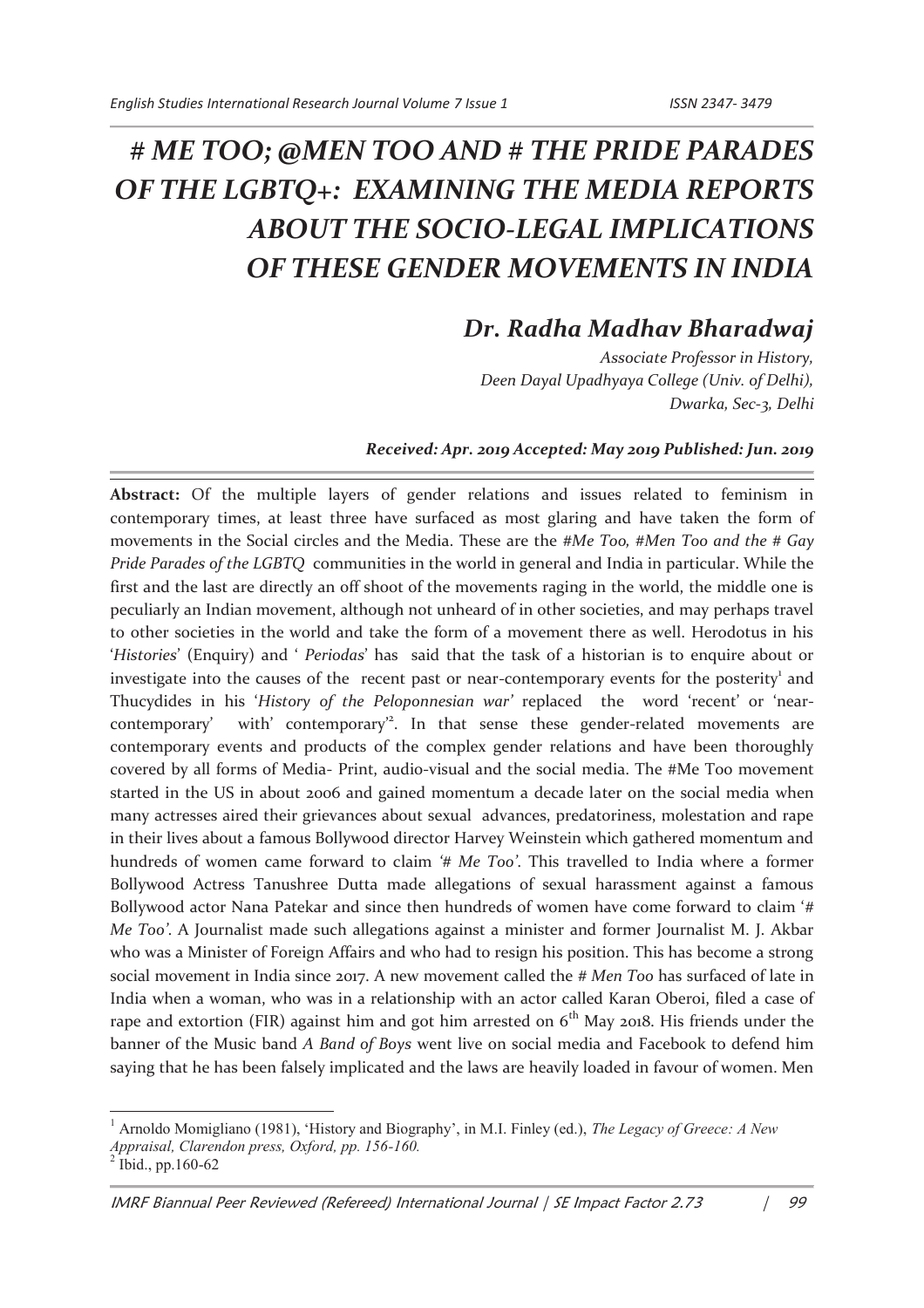are falsely implicated, harassed, loose their dignity and many a time they commit suicide hence there is an urgent need of a *# Men Too* movement and a Men's Commission to redress the grievances of the men.

# Gay *Pride parades* have been another social movement by the lesbian, gay, bisexual, transgender and queer people who are different about their sexual preferences and may be categorized as third gender, have countless problems of their own and have been facing a number of problems like unacceptability by the family and society, violence, unemployment and arrest but the honorable supreme court of India in its landmark verdict dated  $6<sup>th</sup>$  September 2018 defanged the 158 year long torturous law of IPC 377 and legalized gay and lesbian sex and relationships amongst the consenting adults.

These are some of the contemporary movements of socio-legal significance in the field of gender, feminism and neuter gender and needs a thorough investigation as their socio-legal implications are very far reaching and significant and they have the power to greatly impact the society and the law in coming days and years. This is a humble attempt at understanding these layered issues facing the society. Let us see their eruption and development in India and their intentions and the possible ramifications.

 # **Me Too Movement**: The year 2018 saw the rise of the #Me Too Movement in India. The Indian women, inspired by an international campaign against sexual harassment, assault and rape opened up and shared their experiences of abuse by men in power. The anger of Indian women about their sexual mistreatment by colleagues in workplaces and suppressed for years by entrenched social stigma has finally come out in India's own #Me Too movement.<sup>3</sup> It all began in September, 2018 with Tanushree Dutta accusing famous Bollywood actor Nana Patekar of sexual harassment at the time of the shooting of the film' Horn OK Pleasss' in 2008. 'The allegations of obscene behaviour by her against a powerful man like Nana, changed the course of the #Me Too Movement in India and opened the floodgates for many other women working in the film industry, media and government to allege sexual harassment by high profile men. Social media platforms were flooded with #*Me Too* stories and outrage, highlighting what has always been a taboo subject in India: the harassment and violence against women, along with the deep-rooted injustice and inequality they face<sup>24</sup>. On 7th October 2018, she also filed an FIR against him and others. Mr. Patekar denied the allegations and slapped a legal notice on her to withdraw the case. She also put a curse on the fil choreographer Ganesh Acharya, producer Sami Siddiqui and Rakhi Sawant for what she suggested was enabling the abuse.<sup>5</sup> The Economics Times gives a list of men against whom such allegations have been made like Author-producer Vinta Nanda's alleged rape against actor Alok Nath 19 years ago, actress Saloni Chopra's allegation of sexual misbehavior against Sajid Khan, singer Sona Mohapatra's and Shweta Pandit's allegations of sexual misconduct against film producer Anu Malik, writer and Yoga teacher Ira Trivedi's against famous writer Chetan Bhagat (who later apologized to her for his messages).<sup>6</sup>

<sup>3</sup> Barkha Dutt, (oct.14, 2018), '*What is next for India's # Me Too Movemen't*, thelily.com

<sup>4</sup> Sunita Toor (Sheffield Hallam University),(Feb. 15, 2019), '*India: how # Me Too is battling Gender-based violence'*, The Conversation.

 $<sup>5</sup>$  Ibid.</sup>

<sup>6</sup> Abhery Roy,(updated 01 June, 2019), '*The year when the # Me Too shook India'*, Economics Times Bureau, The Economics Times, Economic Times.com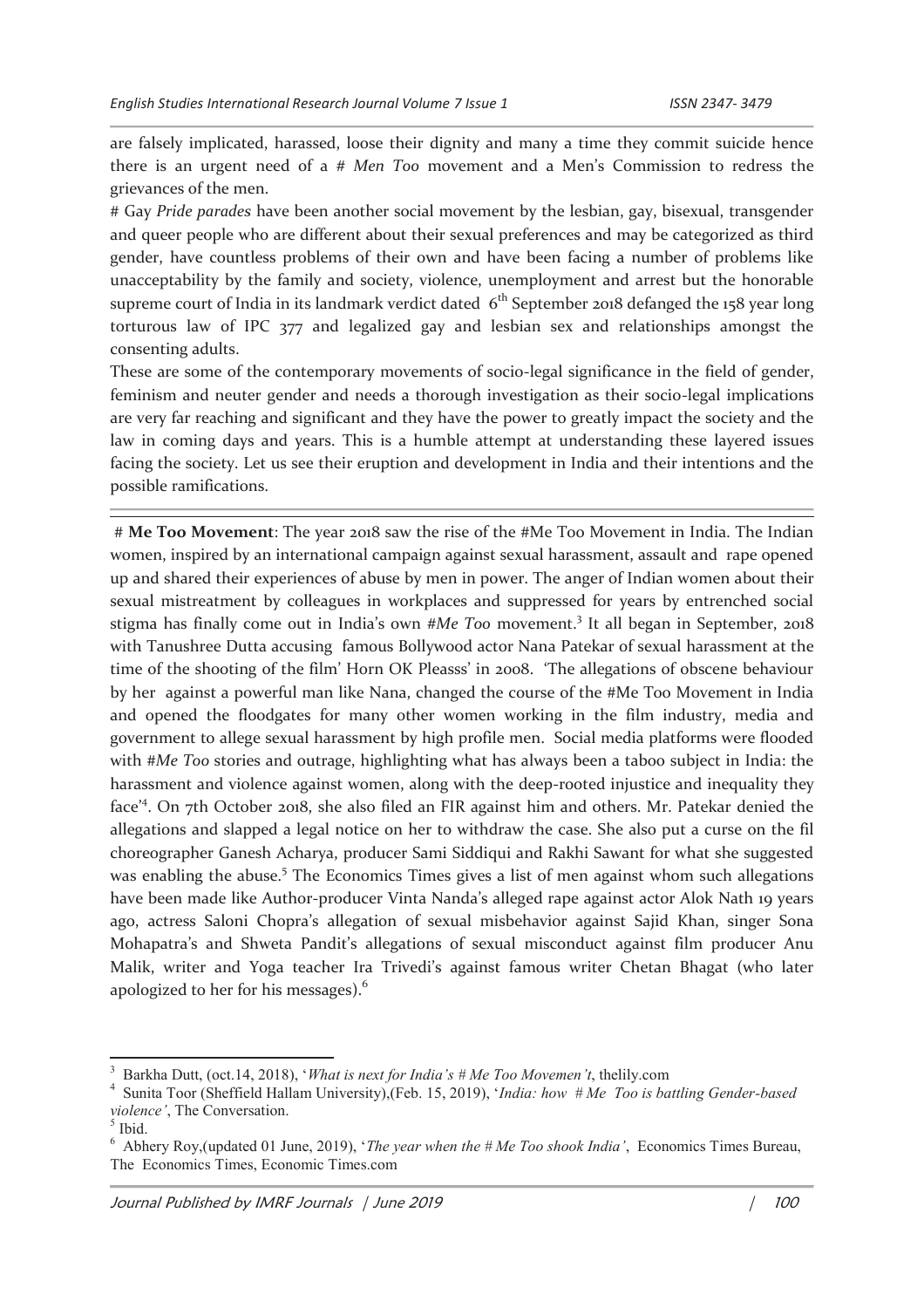This movement began a year after the allegations against the Hollywood filmmaker Harvey Weinstein were revealed. In the same year in 2017, Miss Raya Sarkar, a young Calcutta law student made a sensation by compiling a list of alleged sexual harassers in academia.<sup>7</sup> A new article says that Raya's list consists of 75 Professors and 30 academic institutes in India but nothing happened and no enquiries were instituted.<sup>8</sup>Amongst the most high profile men to be accused is Mr. M.J. Akbar, a minister of state for external affairs and a former journalist. A journalist named Priya Ramani wrote about him without his name, in an oct.2017 article for Vogue and alleged that he made unwanted advances in his hotel room. Six other women also came forward to reveal how they were harassed and violated by Akbar. The impact was he had to resign his position.<sup>9</sup> The list is very long and exhaustive.<sup>10</sup>

The impact of this movement was immediate and revolutionary. Ms Sunita Toor of the department of criminology, University of Sheffield, US, has said that 'it has raised awareness about one's behavior and actions. That high profile and powerful men have been been accused demonstrates that no one is immune and can be spared. There is recognition among men that there are repercussions for their inappropriate and violent behavior towards women. Women will no longer stay quite or shamed.<sup>11</sup> There are other repercussions as well. Many men in positions of power had to resign on moral grounds as Mr. Akbar.<sup>12</sup> Many people voluntary stepped down as Mr. Sajid Khan from the film 'House Full'<sup>13</sup> and only three days ago, on June 1, 2019, the popular Bollywood music composer and reality TV show judge Anu Malik, who stands accused of sexual harassment by multiple women like singers Sona Mohapatra and Shweta Pandit, has reportedly been banned from entering Yash Raj because the production house apparently has a strict policy against the sex offenders<sup>14</sup>. Apart from these, the moral and psychological let down of the accused in the society has been amazing despite their accusations not yet been proved in many and most cases.

This still has many limitations: Ms Toor's insights into the limitations of this movement are revealing. She says that 'It is important to acknowledge that there is a distinct class narrative to the # Me Too movement in India. It is elite, upper class, empowered and financially independent women who are coming forward. For lower class, rural, uneducated and disempowered women, the # Me Too movement provides little safeguard from the daily abuse and harassment.<sup>15</sup> In this regard, I am reminded of the sexual harassment and rape of the agricultural women laborers in Punjab by their contactors and owners published as a recent newspaper report<sup>16</sup>. This is the story of

<sup>&</sup>lt;sup>7</sup> Kamakshi Ayyar, 'People Feel There is a chance of Being Believed: India's #Me Too Movement gathers Momentum', Time. com

<sup>8</sup> Piyasree Dasgupta,(26.10.2018), # Me Too in India: 75 professors, 30 institutes; What happened to Raya Sarkar's List of Sexual Harassers', Huffpost.

<sup>9</sup> Dutt, '*What is next for India's # Me Too Movement'*.

<sup>10</sup> Roy,'*The year when the # Me Too shook India'*.

<sup>11</sup> Toor, *India: how # Me Too is battling Gender-based violence'.*

<sup>12</sup> Dutt, '*What is next for India's # Me Too Movement'*.

<sup>13</sup> Toor, *India: how # Me Too is battling Gender-based violence'.*

Xiv*News 18.com (Updated June 1, 2019), 'Anu Malik Banned from Entering Yash RAJ Studios Over # Me Too Allegations'? (Follow News18 Movies for more).*

<sup>15</sup> Toor, *India: how # Me Too is battling Gender-based violence'.*

<sup>&</sup>lt;sup>16</sup> IP Singh, Neelkamal & Manish Sirhindi, 'Dalit Women labourers in Punjab battle Sex abuse', The Times of India, New Delhi, May 11, 2019.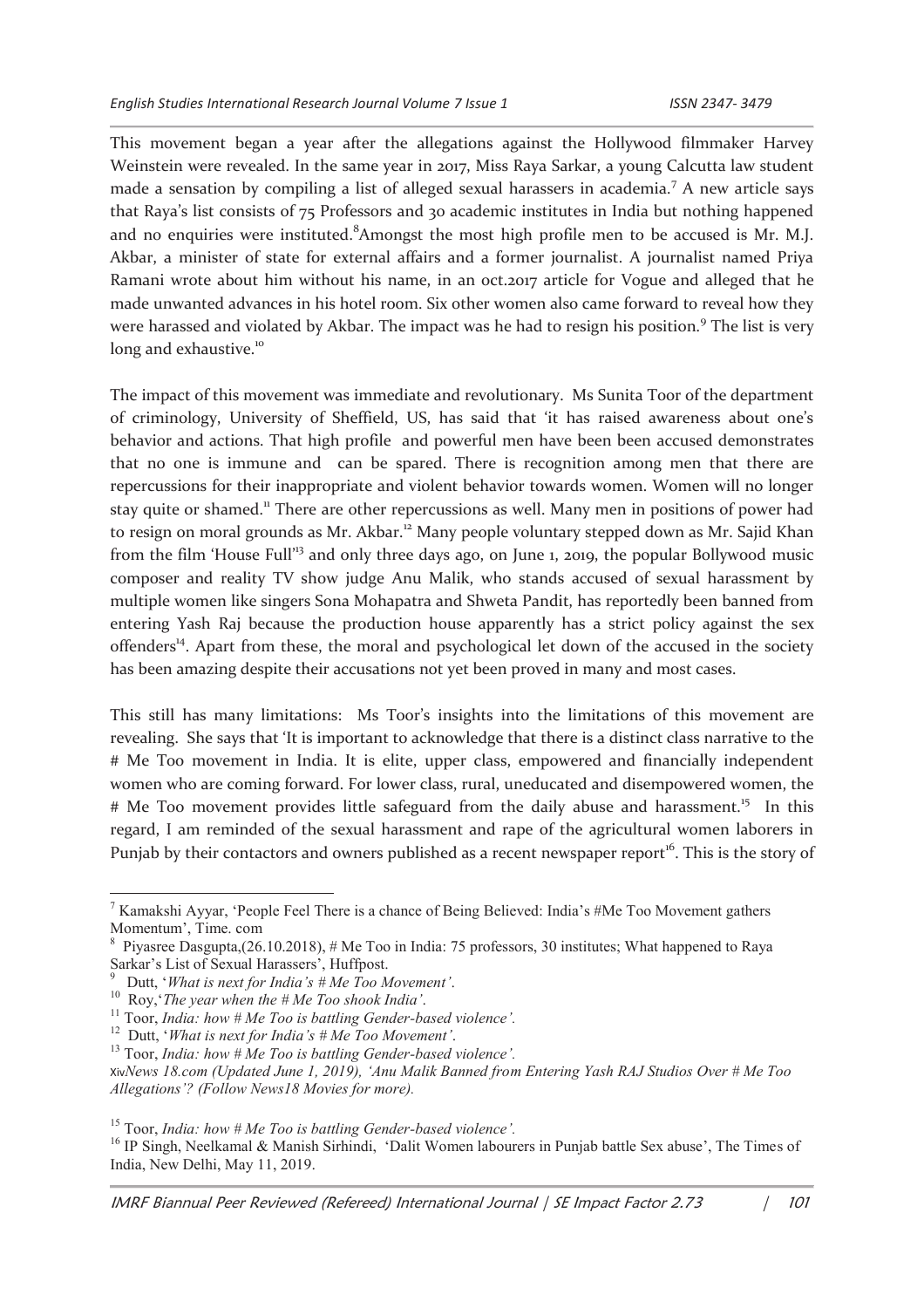the financially dependent and weak women laborers in agricultural and unorganized sectors which often remain submerged and unreported. They are neither aware of the # Me Too movement nor the # Me Too social media leaders bother to reach out to them. The number of such hapless women is large and unlisted. Also that for many the journey to justice from filing a complaint with the Police to prosecution is an arduous task. It is also time consuming. The legal due process in India, or in many parts of the world so to speak, is laborious and bureaucratic. A more effective implementation of the laws is the need of the time. The laws are there but their effective implementations are cumbersome and tiring and are restrained by pressures from various known and unknown quarters.<sup>17</sup>

2.#**Men Too Movement**: This movement began with the arrest and incarceration of a TV and film actor Karan Oberoi on a complaint of alleged rape (IPC 376) and extortion (IPC 384) by a 34 year old woman astrologer who was in a living relationship with him since 2016 till they fell out in October 2018 and the filing of a non-cognizable complaint of harassment against her in the same month. This led to an outrage on the social and print media by Karan's friends to defend him. His lawyer and friends say that it is a fake case that has falsely implicated him for sheer personal grudge and vendetta and a blatant misuse of the lopsided laws that see women rape victims as week and 'Holy cow'. The friends of Karan, TV anchor and film actress Pooja Bedi being the most prominent amongst them, say that 'since she was in a 'live-in relationship' with him and that she had showered him with gifts, done up his apartment, and that she felt bad to pressurize him for marriage as his financial position was not very good at that time which she herself accepted in a November 2018 interview she gave to The Times of India<sup>18</sup> but in first week of May, 2019, she filed a complaint of rape and extortion claiming that happened in January 2017.Statements in her interview are in direct contrast to her FIR in May 2019. Pooja says that the Media jumped onto it, hashtags of # rapist, loss of his reputation damage to his career, his family in turmoil, the physical distress given conditions of lock-up… the list goes on. She says that she and friends showed the police overwhelming evidence in regard to her messages on his phone but it is sad that even if the Police can see that the man is innocent of the charges, they have to take action based on the FIR, arrest him and follow due process of law. Even more bizarre was the fact that they both were sent for medical tests even though the alleged incident happened 2.5 years ago.<sup>19</sup> This brings into light the increasing need to focus on men's rights as a human rights issue as well. She says that women have rights but they are not above the law and that needs to be made clear by prosecuting women who file fake cases. We need equally stringent punishments for women who baselessly use provisions of law to torture men. Most important in the quest for equal rights is the need to protect the identity of men until proven guilty. Why is only a woman's reputation sacred and not a man's? If a woman is found guilty of a fake case, she should also be publicly named and shamed. Let's fight for equal laws to protect, punish and for an equal society. It's time for #Men Too'.<sup>20</sup> In her  $26<sup>th</sup>$ May's post in the Times of India, Pooja has come up with better argumentation as to why we need Men Too and why it is not against #Me Too. She says that rampant misuse of stringent laws meant to protect women is only going to backfire on womens' rights. #Men Too is not anti #Me Too because no movement that focuses on equality, equal rights, equal laws and equal protection of

<sup>17</sup>Toor, *India: how # Me Too is battling Gender-based violence'*

<sup>&</sup>lt;sup>18</sup> Pooja Bedi (9<sup>th</sup> May, 2019), 'Delhi Times', *The Times of India*.

 $19$  Ibid.

 $20$  Ibid.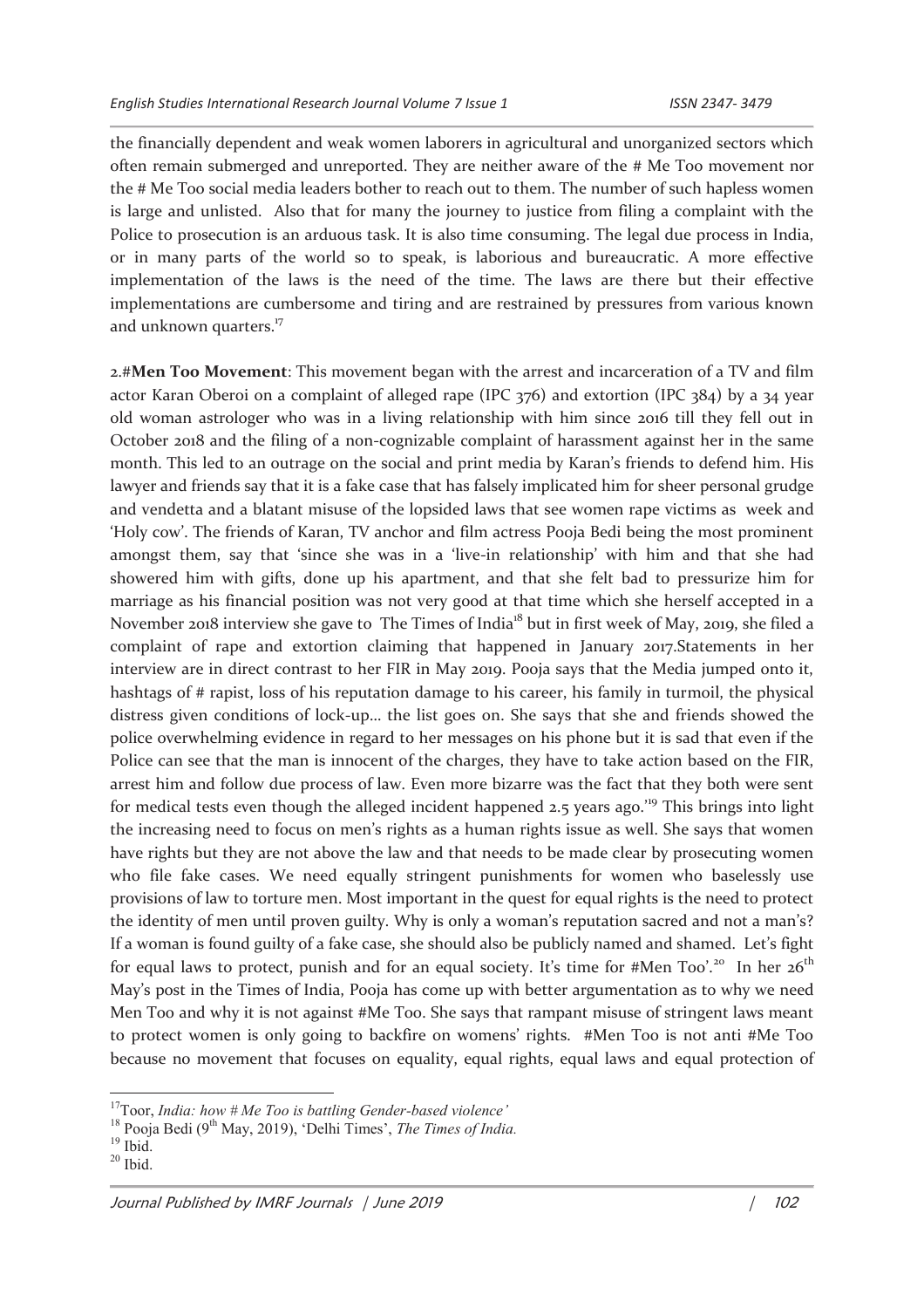both sexes could ever be a threat to any credible movement. # Men Too aims to protect men as well as women from the brunt of fake cases. Sexual harassment to women as well as fake case against men are both violations of human dignity.<sup>21</sup> # Men Too is a society standing up against the misuse of laws and the humiliation, disrepute, agony and incarceration of innocent men to satisfy a woman's need for vengeance, extortion or manipulation and in this context she furnishes the data regarding fake cases made available by the Delhi Commission for Women and the NCRB. Even the Supreme Court has been quoted to have said that the law meant to combat the harassment of women by their husband or in-laws has often been used as a weapon rather than shield by disgruntled wives. The IPC 498 A being cognizable and non-bailable offence only worsens the plight of the falsely accused. Sections 354, 509, and 376 are there to protect women and to terrorise innocent men.<sup>22</sup> The # Men Too leaders believe that if there is a National Commission for Women to address the rights and grievances of women, it is only logical to have a National Commission for Men to do the same. Pooja further says that in an era of consensual premarital sex, Tinder and live-in relationships, women cannot be put untouchable pedestals as they oscillate from being emancipated one moment to suddenly being helpless the next. Rape is a heinous crime and # Men Too would demand clarity on laws as to what defines a rape. A woman claiming rape because a man refuses to marry her, or because she wants to settle score is hugely disrespectful to women who have actually been put through the trauma of real rape and abuse and their fight for justice.<sup>23</sup> Deepika Narayan Bharadwaj, a documentary film maker in her post in the Times of India's 13<sup>th</sup> May issue also makes a case for gender equality and talks of the fake cases of rape and extortion against men and that one should not be laballed guilty till proven so and that the identity of the victim as well as the accused be kept till the final judgement. This she has tried to show in her documentary called *Martyrs of Marriage***. <sup>24</sup>**The ripples of the # Men Too movement has spilled on to the road also as a social activist named Barkha Trehan, along with her NGO members took out a peaceful protest between the India Gate and the Rajpath to demand justice for victims of fake rape accusations in the country, on Saturady, the  $18<sup>th</sup>$  May 2019. This was joined by many other tortured men implicated in false rape cases. They also demanded the formation of the *Men's commission*. She also warned that she is going to take this protest march, in favour of Karan Oberoi, to Mumbai also. $25$ 

*# Pride Parades of the LGBTQ+:* This mixed community of the lesbians, gay and transgenders have their own countless problems in the society. They have faced numerous problems which many of us cannot even imagine. They could not reveal their sexual preferences to their family members, to their friends and relatives, they faced violence and unemployment in the name of their queerness, they were laughed and sneered at and their families faced social alienation, they were abandoned by their families, they faced criminal proceedings and even death which continues till today in many countries. But in 1969 Novemebr, a movement of their own called the *Pride parade* took birth as a protest after a clash with the police which raided a gay bar in New York City. This

<sup>&</sup>lt;sup>21</sup> Pooja Bedi (Sunday, 26<sup>th</sup> May, 2019), '# Men Too Protects Society as a Whole, doesn't diminish # Me Too', Delhi Times, The Times of india,  $26<sup>th</sup>$  May 2019.

Ibid.

 $23$  Ibid.

<sup>&</sup>lt;sup>24</sup> Deepika Narayan Bharadwaj (Sunday, May 13), '# Men Too is as Important as # Me Too', Delhi Times, The Times of India, May 13, 2019, pp. 1-3.<br><sup>25</sup> Ria sharma (Monday.20<sup>th</sup> May, 2019)

Ria.sharma (Monday, 20<sup>th</sup> May, 2019), '# MENTOO SUPPORTERS PROTEST FOR MEN'S COMMISSION AT INDIA GATE', Delhi Times, The Times of India,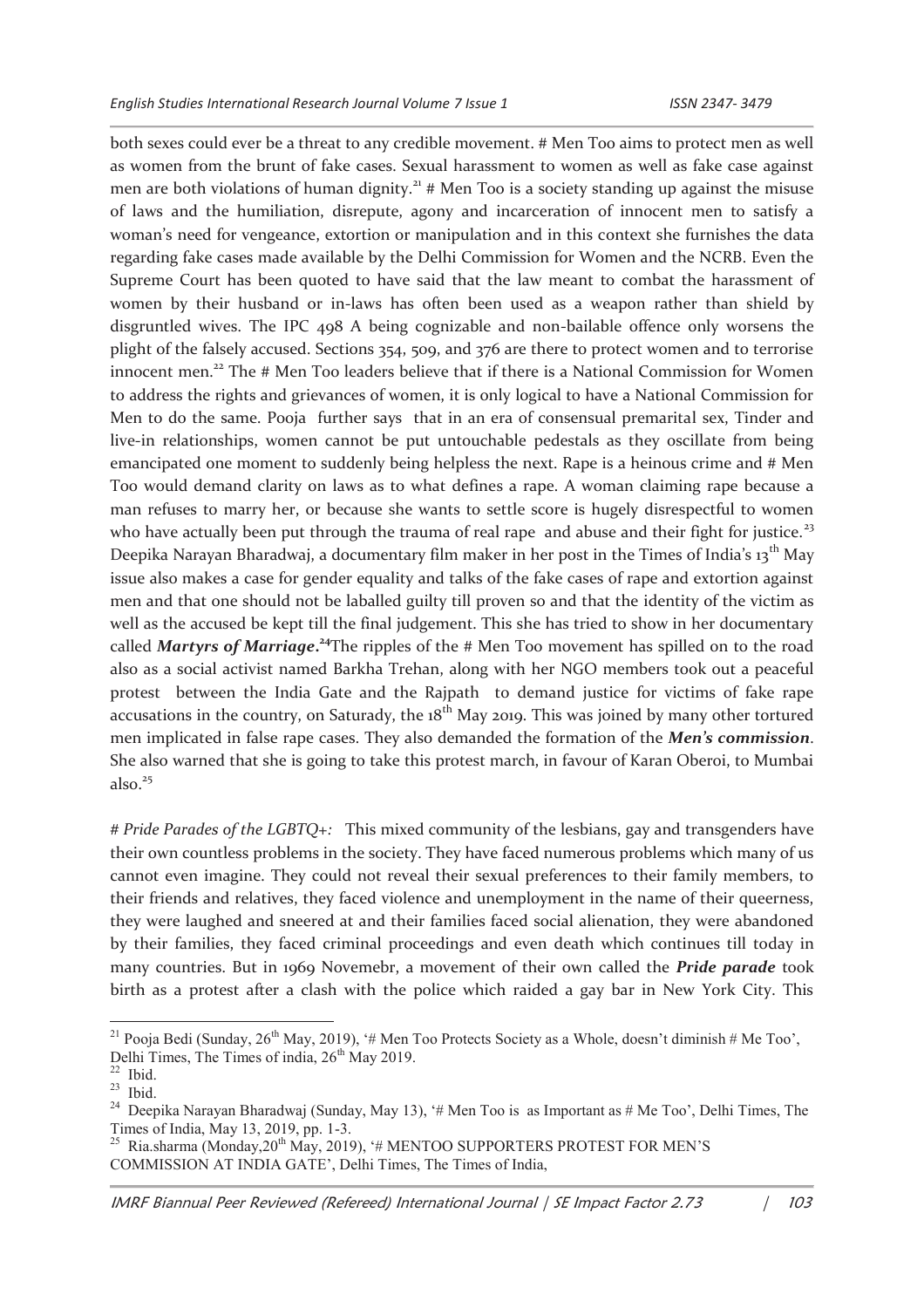movement began to grow in number over the years, which is a symbol of the celebration of their liberation and acceptance. About thirty countries have accepted same sex marriages and many countries have decriminalized it. Last year in September 2018, the honorable Supreme Court of India also decriminalized the homosexuality and lesbian sexuality which is a great achievement and a law of liberation for them but the law has not extended the permission of the same sex marriages to them<sup>26</sup>. Through this law the society in at least the urban areas have come to accept the fact that their different and queer sexual preferences are not mental illness as China and Russia used to believe a few years back. Hopefully in gradually the society in general will accept them as they are and treat them with respect and as normal human beings. These Pride parades have played a wonderful role in the last fifty years to rehabilitate and bring respectability to the LGBTQ community and the third gender. The world and the society will have to understand the character and demand of this community and the third gender as they are also human beings and have rights to coexist as Such.

In conclusion we can say that we have seen the rise of the three contemporary and different strands and movements of relationship related to gender and feminism as products of the complex social, behavioural and physico-mental situations with significant socio-legal implications. We need to sensitise the people, both men and women, about their behavior, apprise the government and the court about the need to refine the lopsided laws related to gender, humanize the police force in such cases and establish a just and humane society. Thanks.

In the end, I thank all the journalists, authors and activists whose articles I have consulted and quoted in understanding and analyzing these complex contemporary movements related to gender and feminism in India.

## **References:**

- 1. Arnoldo Momigliano (1981), 'History and Biography', in M.I. Finley (ed.), The Legacy of Greece: A New Appraisal, Clarendon press, Oxford, pp. 156-160.
- 2. Ibid., pp.160-62
- 3. Barkha Dutt, (oct.14, 2018), 'What is next for India's # Me Too Movemen't, thelily.com
- 4. Sunita Toor (Sheffield Hallam University),( Feb. 15, 2019), 'India: how # Me Too is battling Gender-based violence', The Conversation.
- 5. Ibid.

- 6. Abhery Roy,( updated 01 June, 2019), 'The year when the # Me Too shook India', Economics Times Bureau, The Economics Times, Economic Times.com
- 7. Kamakshi Ayyar, 'People Feel There is a chance of Being Believed: India's #Me Too Movement gathers Momentum', Time. com
- 8. Piyasree Dasgupta, (26.10.2018), # Me Too in India: 75 professors, 30 institutes; What happened to Raya Sarkar's List of Sexual Harassers', Huffpost.
- 9. Dutt, 'What is next for India's # Me Too Movement'.
- 10. Roy,'The year when the # Me Too shook India'.
- 11. Toor, India: how # Me Too is battling Gender-based violence'.

<sup>26</sup> Abhimanyu Mathur 9Tuesday, 211st May 2019), ' From Legalising marriage to punishing by death: Nations see same-sex ties differently', Delhi Times, , The Times of India, P.3